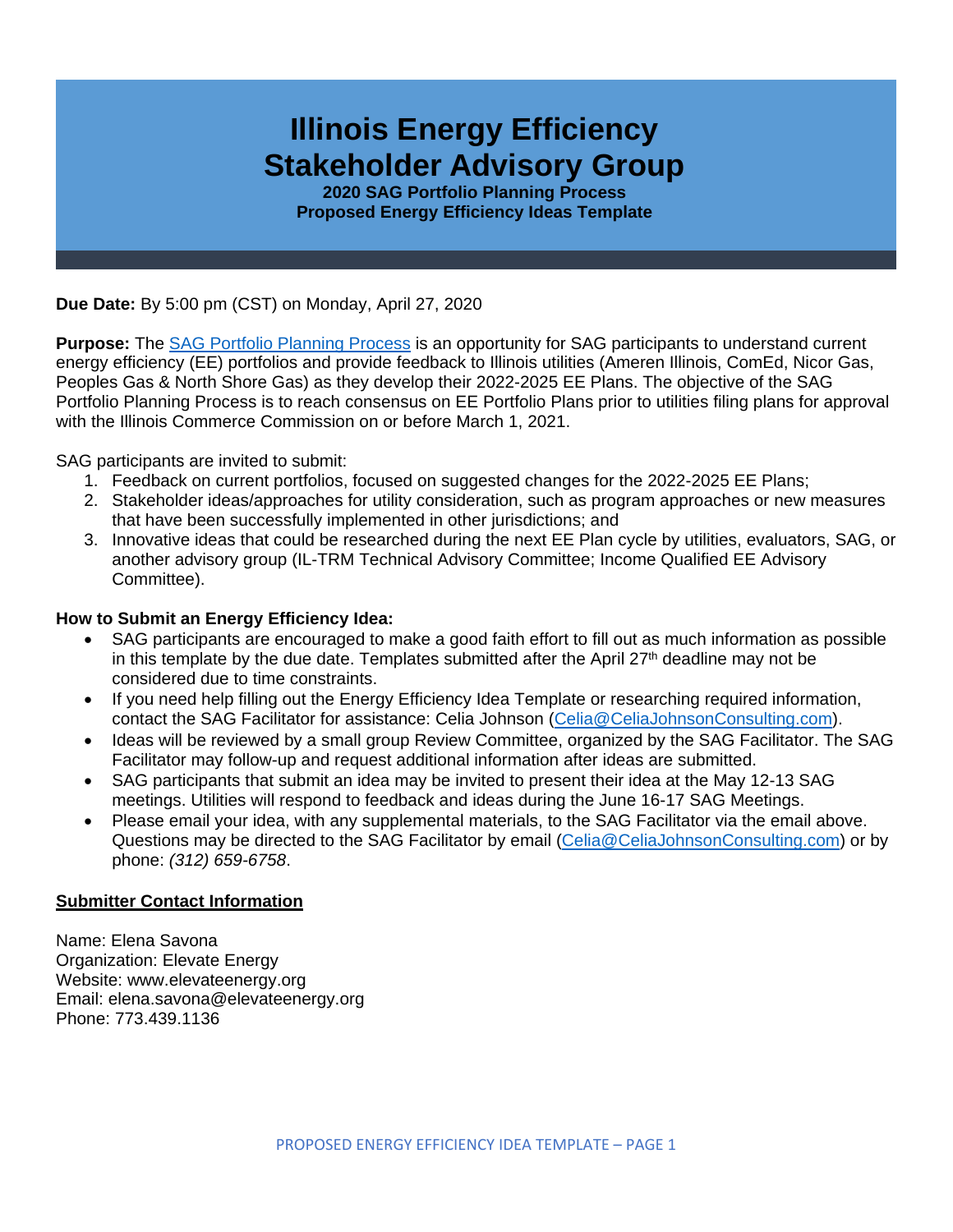# **Energy Efficiency Idea Questions**

Please check the boxes below to identify 1) the type of idea; 2) which Illinois utility or utilities will be impacted by the idea; and 3) which EE sector the idea impacts.

| Check | Type of Energy Efficiency Idea  |
|-------|---------------------------------|
|       | New Measure or New Program Idea |
| ⊠     | Proposed Program Approach       |
|       | Innovative Idea                 |

| <b>Check</b> | Illinois Utility Impacted by Energy Efficiency Idea |
|--------------|-----------------------------------------------------|
|              | Ameren Illinois                                     |
|              | ComEd                                               |
|              | Nicor Gas                                           |
|              | Peoples Gas & North Shore Gas                       |
| ⊠            | <b>All Illinois Utilities</b>                       |

| <b>Check</b> | <b>Energy Efficiency Sector Targeted by Energy Efficiency Idea</b>           |
|--------------|------------------------------------------------------------------------------|
|              | Residential Customers – Single Family (non-income qualified/income eligible) |
| ⊠            | Residential Customers – Multifamily (non-income qualified/income eligible)   |
|              | Residential Customers – Single Family Income Qualified/Income Eligible       |
| ⊠            | Residential Customers – Multifamily Income Qualified/Income Eligible         |
| ⊠            | Small Business Customers (commercial & industrial sector)                    |
| ⊠            | Medium/Large Business Customers (commercial & industrial sector)             |
|              | Other (research & development, emerging technologies, market transformation) |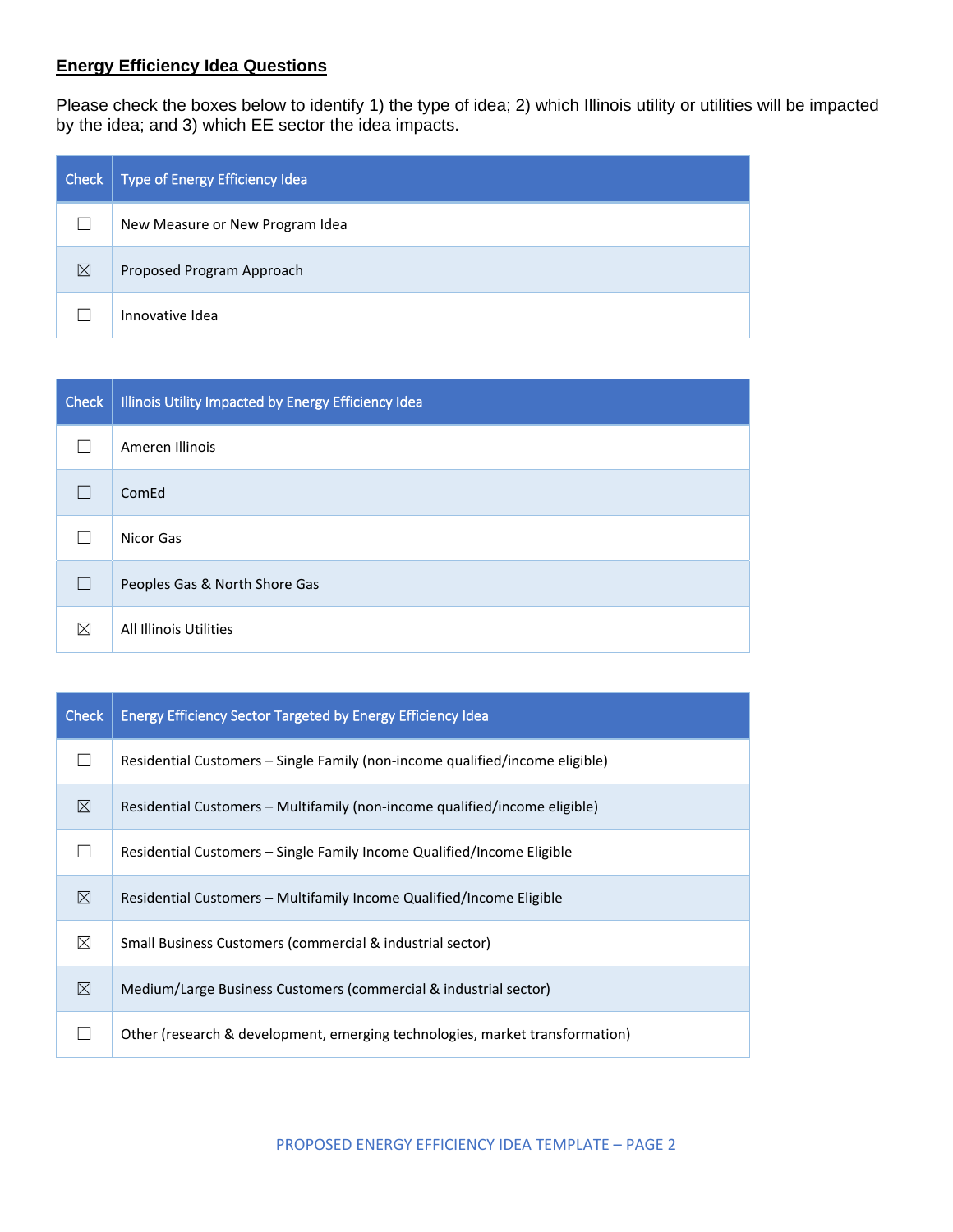### **Additional Questions**

1. **Description of Idea:** Describe the proposed idea, including the purpose of the suggested idea and rationale. Describe whether this is an idea that could be implemented in an existing EE program, or whether the idea involves establishing a new measure or program. Please indicate whether additional research may be required before implementation.

*Questions to consider: What issue will this proposed change resolve? Will the proposed change increase participation and result in increased energy savings? Will this reduce costs? Will this increase customer satisfaction? Will this help achieve statutory goals? Will this help increase program penetration?* 

Warming and cooling centers across the state of Illinois are expected to provide reliable public health emergency services to the general public. The proposed idea is for the utilities to consider offering a custom incentive for HVAC upgrades for facilities designated as warming or cooling centers by the state, county or municipality, and senior centers and living assistance communities that are designated as such.

The goal of this program approach is to ensure that warming and cooling centers have HVAC systems that meet industry-recognized retrofit compliance requirements, so they reliably and efficiently function during public health emergencies.

The objective is to provide HVAC upgrades or replacements at the highest efficiency possible for warming and cooling centers. Warming and cooing centers may have dual purposes, such as libraries. Considering the current pandemic, it is expected that more of the elderly, children, unemployed, those who have chronic medical conditions, and homeless people may be looking for relief during extreme weather events in public spaces designated as warming and cooling centers. This use will increase even its peak usage during extreme weather events.

This idea can be implemented through the existing custom incentive program offering and can increase the penetration of the HVAC measures in locations where cost barriers may impede equipment purchase and installation of HVAC measures. Upgraded HVAC equipment can lessen the risk of failure during an emergency. With better equipment and management systems, customers may see savings year over year. Customer satisfaction may also increase based on customer service, increased comfort and reliability. Additional research may be required prior to program design.

- 2. **Implementation:** How will this idea be delivered to the target market? Describe marketing strategies used to reach the target market and minimize market confusion.
- Identify facilities designated as cooling and warming centers at the state, county and local levels across Illinois
- Craft language for recruiting buildings
- Emphasize public safety/health implications with factsheet, rooted in type of impacts in losing a cooling and warming center when it goes offline
	- o This is especially the case in less dense communities where there aren't many additional options
- Share widely with OSPs, ICs and contractors to use in their marketing language to customers
- 3. **Background:** Describe where the idea originated from, including whether this idea has been successfully implemented in other jurisdictions. Provide specific background information that will help utilities and SAG participants understand the proposed idea.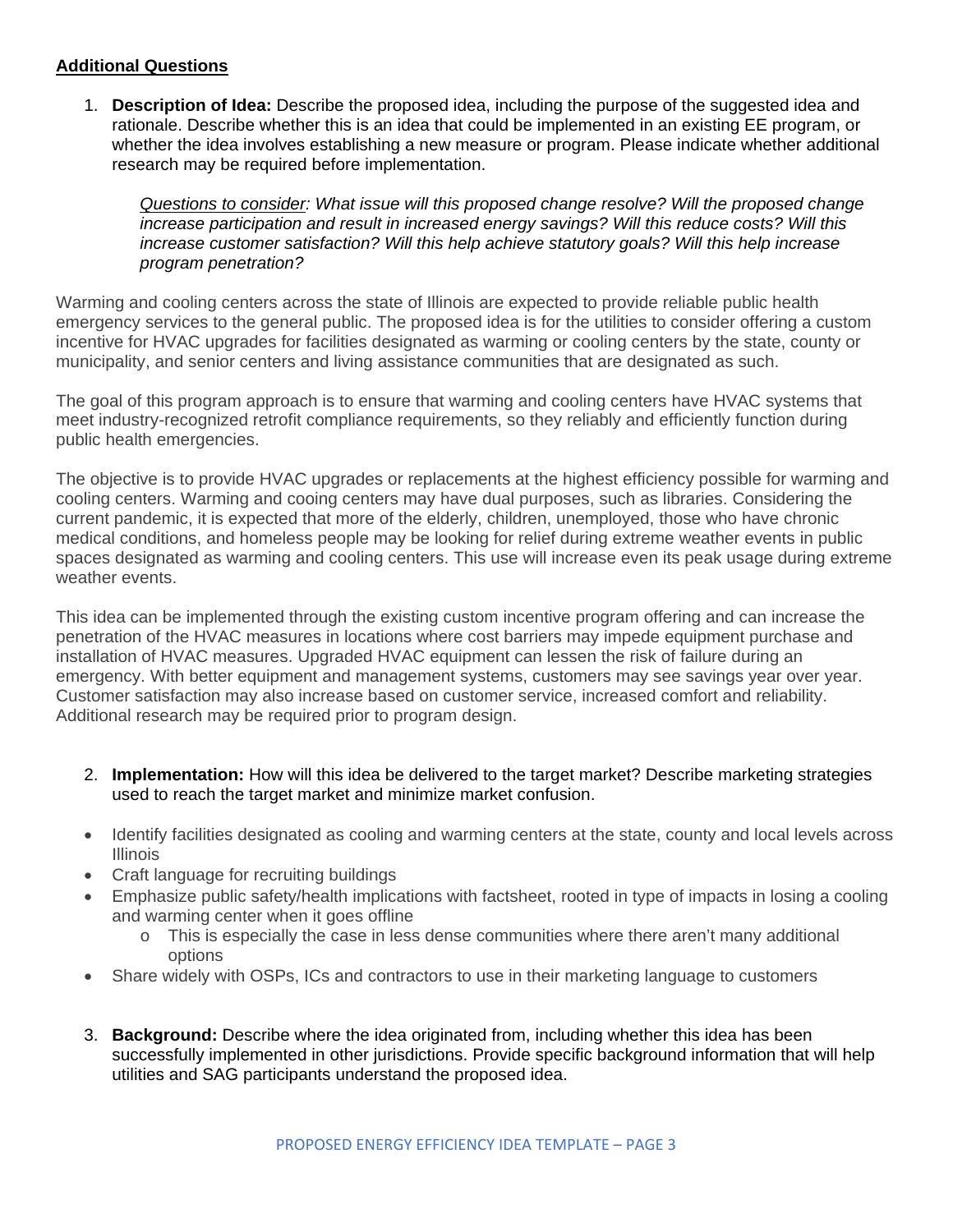*Questions to consider: In what jurisdiction has this idea been successfully implemented? Do you have information on eligible customers, participation achieved, and/or savings achieved? Do you have access to reports describing the successful idea / program approach?* 

Warming and cooling centers are not a new concept, but the heightened sense of awareness around public health and safety will increase the utilization of these facilities.

The idea stems from 1) The increased need for public preparedness and in response to shock events and 2) the increased need for public services and programs due to COVID-19.

There is not much available in regard to energy efficiency measures for warming and cooling centers because the majority of them have other primary purposes, but there is a report from the American Meteorological Society that evaluates warming and cooling centers in Maricopa County, AZ. (Source:

[https://journals.ametsoc.org/doi/10.1175/WCAS-D-16-0033.1\)](https://journals.ametsoc.org/doi/10.1175/WCAS-D-16-0033.1). Though Arizona is climatologically different from Illinois, the evaluation of cost, capacity and operating hours is worth having in relations to IL warming and cooling centers.

The intent is to illustrate that understanding the load shape and operating factors about warming and cooling centers at the state or county level is useful for arming facilities manages that are part of these statewide emergency networks for improved energy management. Proactive measures will help Illinois communities be more resilient to future threats to public health and safety.

4. **Idea Impact:** Provide additional information on the customer segment that will be targeted with the program idea, including how and why this idea will have a positive impact on customers participating in Illinois EE programs.

#### *Questions to consider: What level of impact will this idea have on current EE programs? How much additional market share do you estimate this change will impact?*

The customer segment may include 1) public sector officials and administrators operating warming and cooling centers and 2) property managers that operate senior living facilities that need HVAC measures. This program will increase energy savings generated by an uptake in HVAC projects. There are 120 state facilities and 113 facilities in Chicago metro area designated as warming and cooling centers, and a varying number across counties and municipalities in Illinois. This program approach would allow these facilities to provide critical services during public health and safety emergencies and adequately serve those in need.

5. **Duration:** Is this idea intended to be offered for the duration of the 4-year EE Plan or as a pilot measure or program?

Full four years.

6. **Estimated Budget:** Provide the total estimated budget for each program year (2022 – 2025).

Marketing and Outreach: \$50,000 per year, for total of \$200,000

- Fact sheets
- Outreach 1-1, multiple touches, low and high touch engagement methods

Incentives: Assuming an average of \$10,000 per facility which may include expenses of either full replacement or tune-up, the approximate incentives portion of the budget is \$3M over four years.

Administration (estimated at 20% of total incentive budget): \$800,000 over 4 years.

Total estimated budget: \$4,000,000